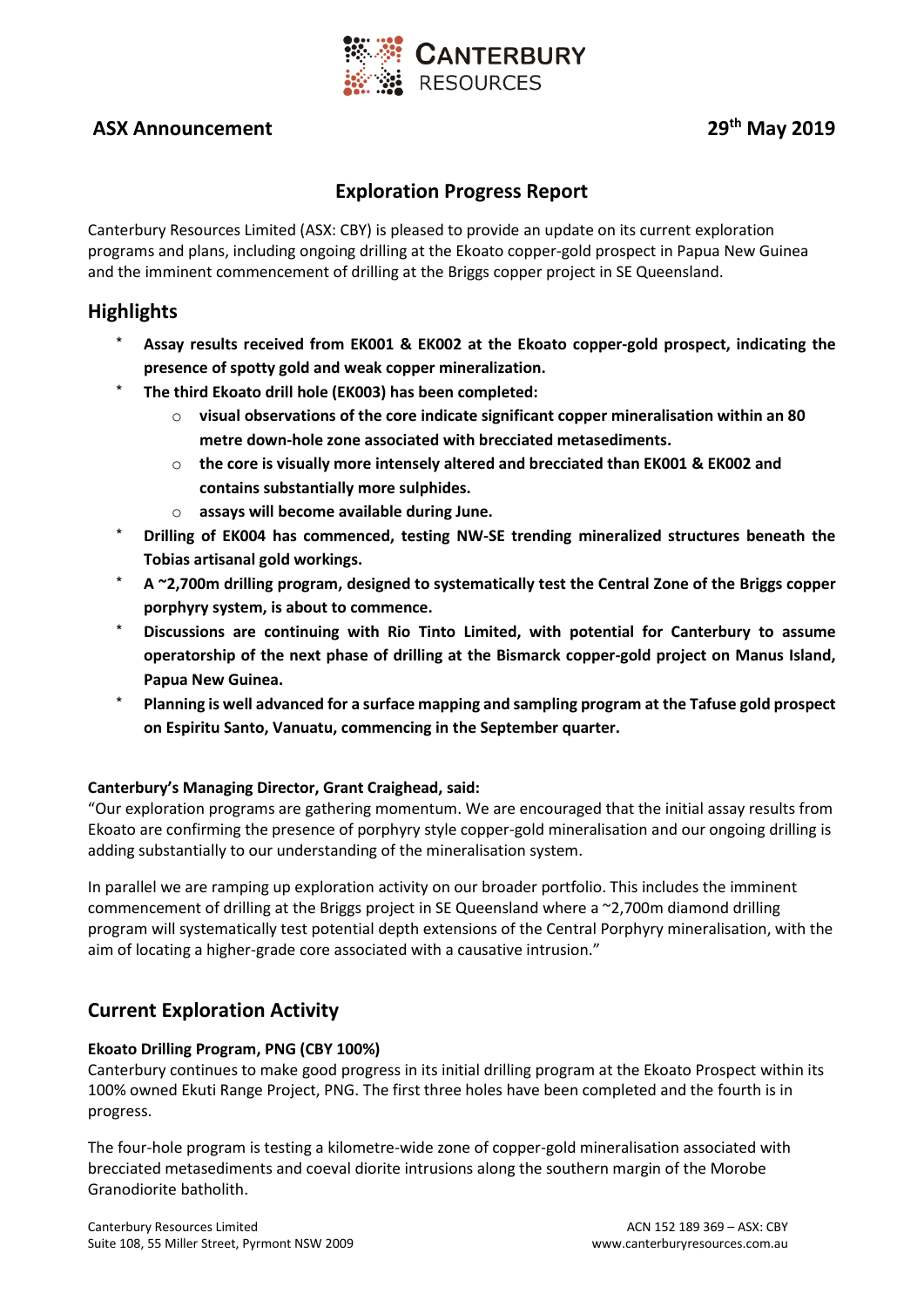

The location of the holes is outlined on the following plan:



*Figure 1 Plan of Ekoato Drill Hole Locations – May 2019*

Assay results have been received for drill holes EK001 and EK002 and indicate the presence of spotty gold and weak copper mineralisation. Significant results are outlined in Table 1.

| <b>TUDIC 1 LNUU1 &amp; LNUUZ SIGHIJICUHT DI III HUIC ASSUYS</b> |                   |          |        |       |       |           |       |          |
|-----------------------------------------------------------------|-------------------|----------|--------|-------|-------|-----------|-------|----------|
| Hole No.                                                        | <b>Depth From</b> | Depth To | Length | Au    | Ag    | <b>Cu</b> | Mo    | Cut-off  |
|                                                                 | (m)               | (m)      | (m)    | (ppm) | (ppm) | (%)       | (ppm) | (ppm Au) |
| <b>EK001</b>                                                    | 209.0             | 221.0    | 12.0   | 0.18  | < 0.5 | 0.01      | 2.6   | 0.1      |
| <b>EK002</b>                                                    | 2.7               | 7.7      | 5.0    | 0.11  | 1.0   | 0.01      | 0.6   | 0.1      |
| and                                                             | 36.0              | 38.0     | 2.0    | 1.03  | 0.3   | 0.00      | 2.8   | 0.1      |
| including                                                       | 37.0              | 38.0     | 1.0    | 1.93  | 0.4   | 0.00      | 3.5   | 0.5      |
| and                                                             | 51.0              | 53.0     | 2.0    | 1.77  | 0.3   | 0.03      | 1.4   | 0.1      |
| and                                                             | 90.0              | 94.3     | 4.3    | 0.14  | 0.2   | 0.02      | 1.0   | 0.1      |
| and                                                             | 220.0             | 227.0    | 7.0    | 0.70  | 0.6   | 0.01      | 0.3   | 0.1      |
| including                                                       | 221.0             | 222.0    | 1.0    | 3.48  | 2.1   | 0.01      | 0.3   | 0.5      |
| and                                                             | 235.8             | 239.5    | 3.7    | 0.37  | 0.7   | 0.01      | 0.3   | 0.1      |

| Table 1 EK001 & EK002 Significant Drill Hole Assays |  |  |
|-----------------------------------------------------|--|--|
|-----------------------------------------------------|--|--|

Notes:

- 1. Weighted average grades
- 2. Significant results reported at 0.1ppm Au and 0.5ppm Au cut-off grades
- 3. Significant intervals >2m at a cut-off of 0.1ppm Au
- 4. Maximum internal dilution 1m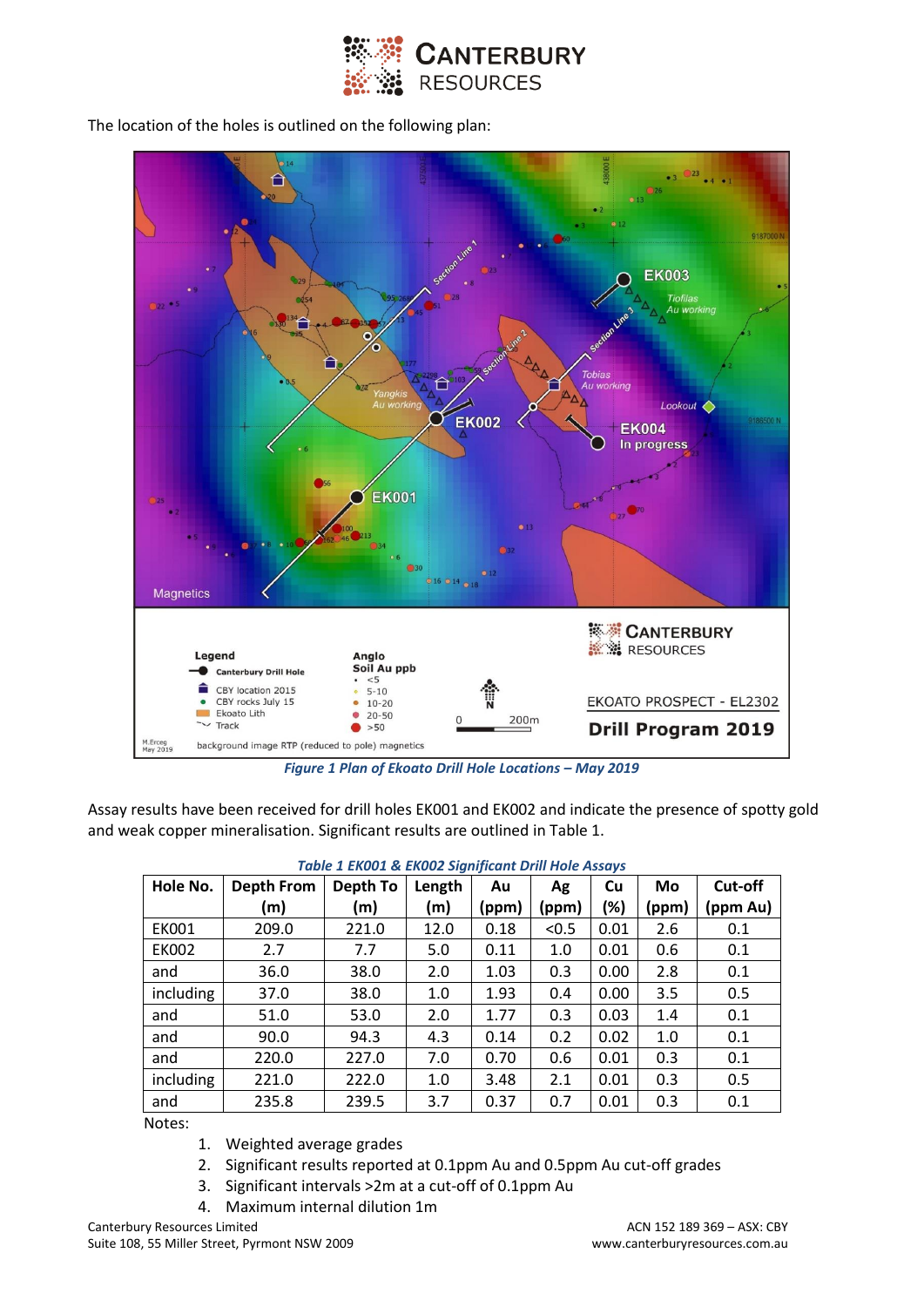

| <b>Hole ID</b> | East WGS84 | North WGS84 | <b>Elevation</b> | <b>Azimuth</b> | Dip | <b>Status</b> |
|----------------|------------|-------------|------------------|----------------|-----|---------------|
|                | (m)        | (m)         | (m ASL)          | (°T)           | /°ا |               |
| <b>EK001</b>   | 437296     | 9186298     | 1955             | 225            | 60  | 300.1m EOH    |
| <b>EK002</b>   | 437522     | 9186529     | 1831             | 084            | 60  | 256.0m EOH    |
| <b>EK003</b>   | 438060     | 9186757     | 2104             | 235            | 60  | 310.8m EOH    |
| EK004*         | 437938     | 9186447     | 2020             | 300            | 60  | 58.0m current |

#### *Table 2 Ekoato Project Drill Hole Collar Details*

\* Drill hole EK004 still in progress

The third hole in the program, EK003, was recently completed with encouraging visual indicators. The hole was designed to test a major north west-south east mineralised structure and intersected visually observed copper mineralisation within an 80 metre down-hole zone associated with brecciated metasediments. The hole was drilled proximal to the contact with the Morobe Granodiorite and is visually more intensely altered and brecciated than EK001 and EK002, and contains substantially more sulphides.

#### *Table 3 EK003 Summary Geological Log*

| <b>Downhole Interval</b> | <b>Observations</b>                                                           |
|--------------------------|-------------------------------------------------------------------------------|
| 0.0m to 48.8m            | Weathered Granodiorite and Diorite                                            |
| 48.8 to 216.0m           | Hornfelsed silica-chlorite-biotite altered Metasediment, brecciated in places |
|                          | with minor sulphides, mostly pyrite with some chalcopyrite                    |
| 216.0 to 222.0m          | Silica-biotite crackle brecciated Metasediment, with fracture fill sulphides  |
| 222.0 to 302.85m         | Brecciated Metasediment. Quartz-sericite-biotite altered with open-space      |
|                          | sulphides up to 5% sulphides, dominated by pyrrhotite and lesser pyrite,      |
|                          | chalcopyrite and arsenopyrite                                                 |
| 302.85 to 310.8m         | Unaltered hornblende Diorite                                                  |

The drill core is being cut and sampled at Canterbury's Bulolo base camp, before shipping to Intertek's Lae facility for sample preparation and assay. Assay results are expected to become available during June.

#### *Figure 2 Selection of Core Photographs from EK003 Illustrating the Mineralised Interval of Brecciated Metasediment from 222.0m to 302.85m - May 2019*



EK003 224.1m **Brecciated Metasediment** pyrrhotite-arsenopyrite infill pyrrhotite-chalcopyrite infill pyrrhotite-arsenopyrite infill

EK003 229.3m **Brecciated Metasediment** 

EK003 240.45m **Brecciated Metasediment** 

EK003 244.8m **Brecciated Metasediment** pyrrhotite infill

Overall, drilling has confirmed the Company's pre-drilling interpretation that the Ekoato prospect represents the exposed tops of potentially large-scale copper-gold porphyry systems. Each of the holes completed has provided encouraging indications of proximity to a porphyry centre, and EK003 has exhibited the strongest level of visually observed copper mineralisation to date.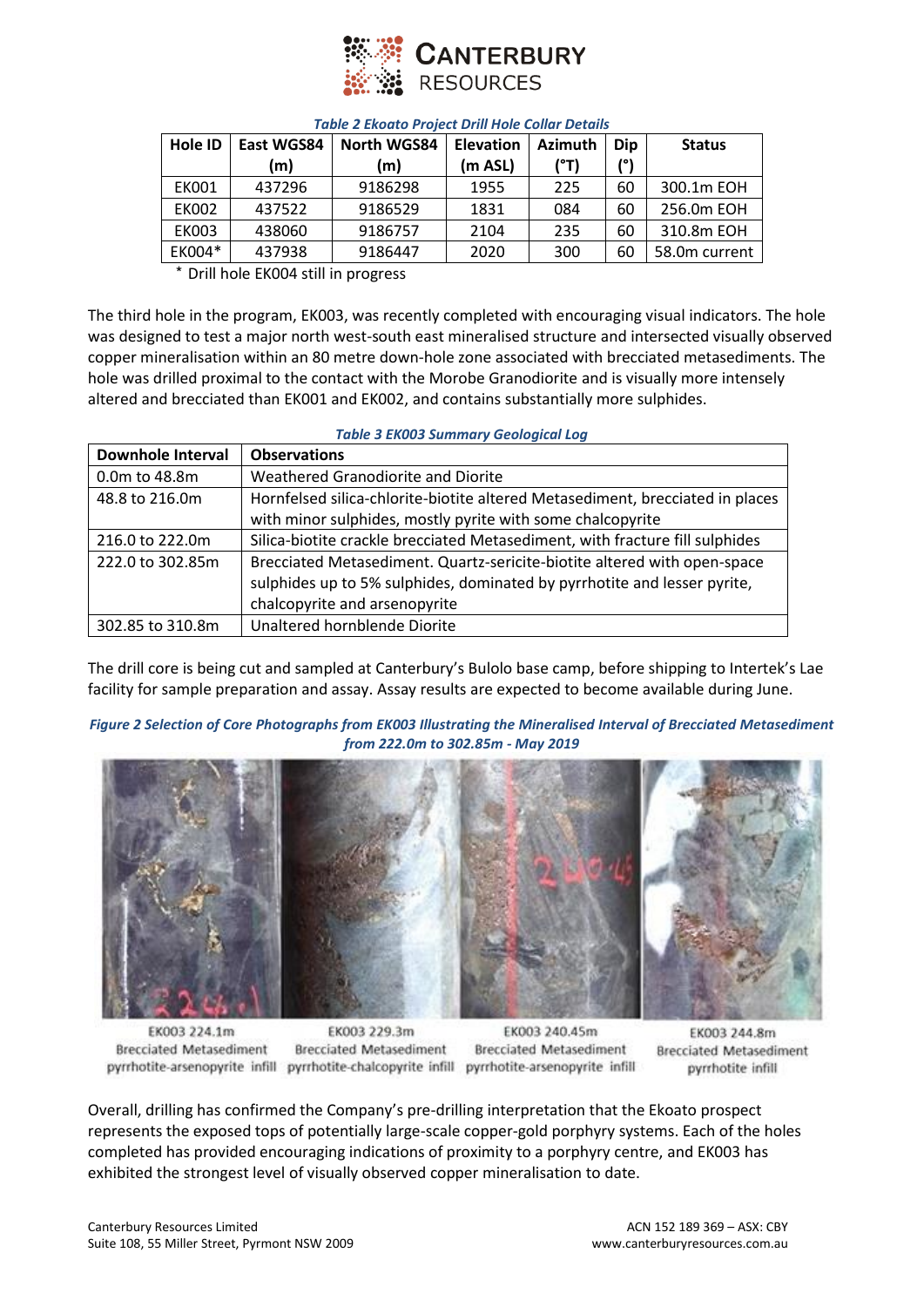

Drilling of EK004 has commenced, testing NW-SE trending mineralized structures beneath the Tobias artisanal gold workings.



*Figure 3 Schematic Section Line 3 of Ekoato Drilling - May 2019*

**Bismarck Drilling Program, Manus Island, PNG (CBY 40%, Rio Tinto Exploration (PNG) Limited 60%)** 

At the Bismarck Project located on central Manus Island, 60% Joint Venture ("JV") partner, Rio Tinto Exploration (PNG) Limited ("Rio Tinto PNG"), has been managing the Stage-2 Exploration phase which includes drill testing buried porphyry copper-gold targets identified by Rio Tinto PNG during 2017 exploration.

As noted in Canterbury's March quarterly activities report, Rio Tinto PNG paused the program in early 2019 and initiated a review of the drilling approach and associated support logistics to examine opportunities to achieve faster drilling rates and lower associated costs. The review is making steady progress and includes the possibility of engaging Canterbury Resources Limited to act as the project manager. However, the timing for recommencement of drilling remains uncertain.

Rio Tinto PNG's rights and obligations under the JV, including its obligations to sole fund the Stage-2 activities and the ability for Rio Tinto PNG to increase its JV interest upon completion of Stage-2 remain unaffected.

#### **Briggs Drilling Program, Queensland (CBY 100%)**

Preparation is well advanced for the Stage-1 nine-hole (~2,700m) diamond drilling program at the Briggs copper porphyry prospect, focused on the ~500m strike length of the Central Porphyry. The holes will systematically test depth extensions of the known mineralisation and should provide vectors to assist in locating a higher-grade core, which is speculated to occur associated with a causative intrusion at shallow depths in this type of system.

Current activity includes upgrading access, completion of a new waterbore and construction of drill pads. A contract has been signed with Grid Drilling to undertake the drilling and mobilisation has commenced.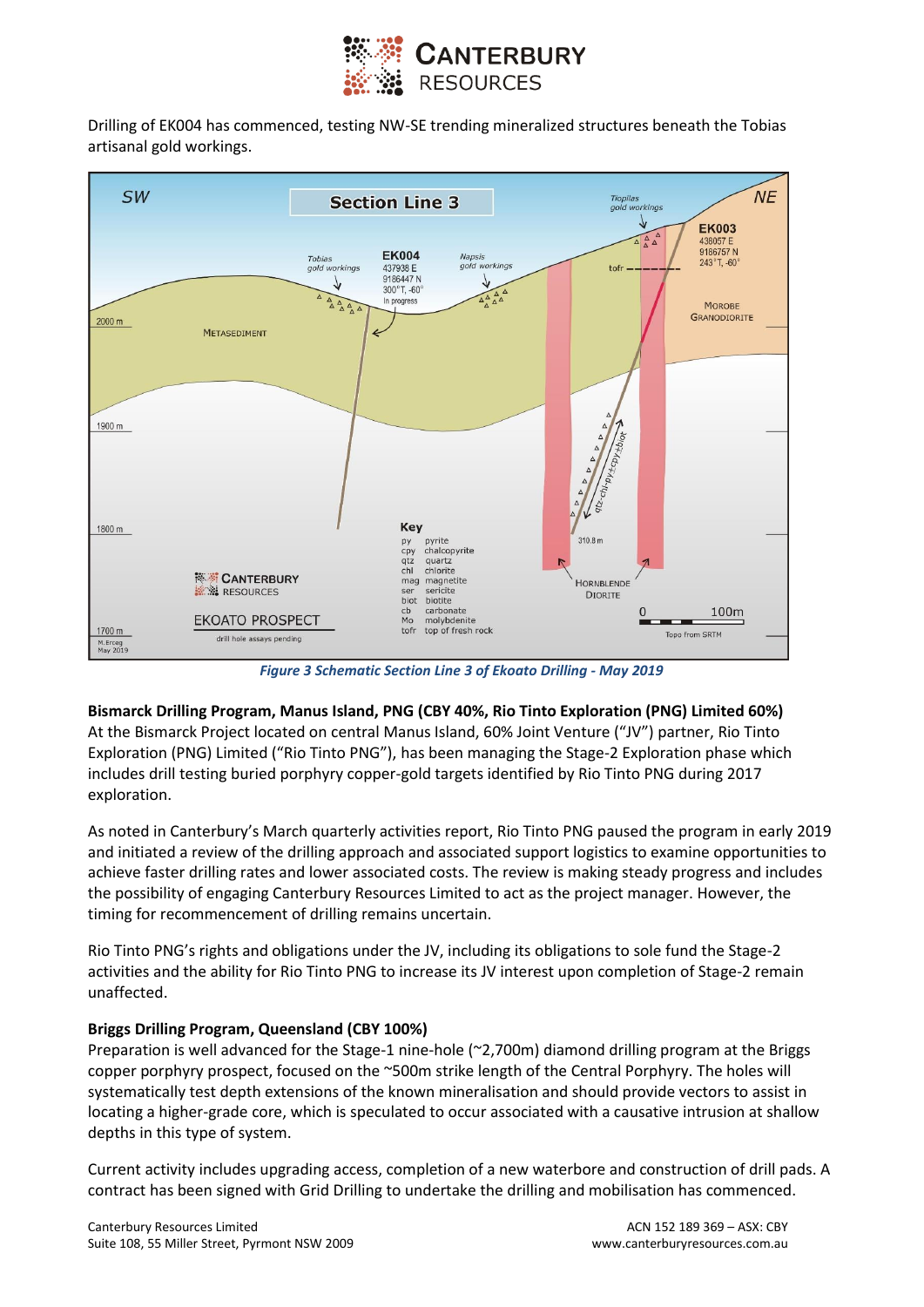



*Figure 4 Briggs Copper in Soils and Stage-1 Drill Plan, Superimposed on Magnetics* 

#### **Tafuse Field Program, Vanuatu (CBY 100%)**

Canterbury is liaising with the Department of Mines in Port Vila to complete discussions with customary landowners ahead of a planned surface mapping and sampling program at the Tafuse gold prospect, commencing in the September quarter. The Tafuse gold prospect is in the northern part of the recently granted PL 1851 which is on the island of Espiritu Santo ("Santo").

Historical work at Tafuse has identified a broad area of epithermal-style quartz veining hosted in altered volcanics that are anomalous in gold and silver.

On behalf of the Board Grant Craighead, Managing Director

Please direct enquiries to:

Mr Grant Craighead Telephone: +61 409 900 570 Email: [gcraighead@canterburyresources.com.au](mailto:gcraighead@canterburyresources.com.au)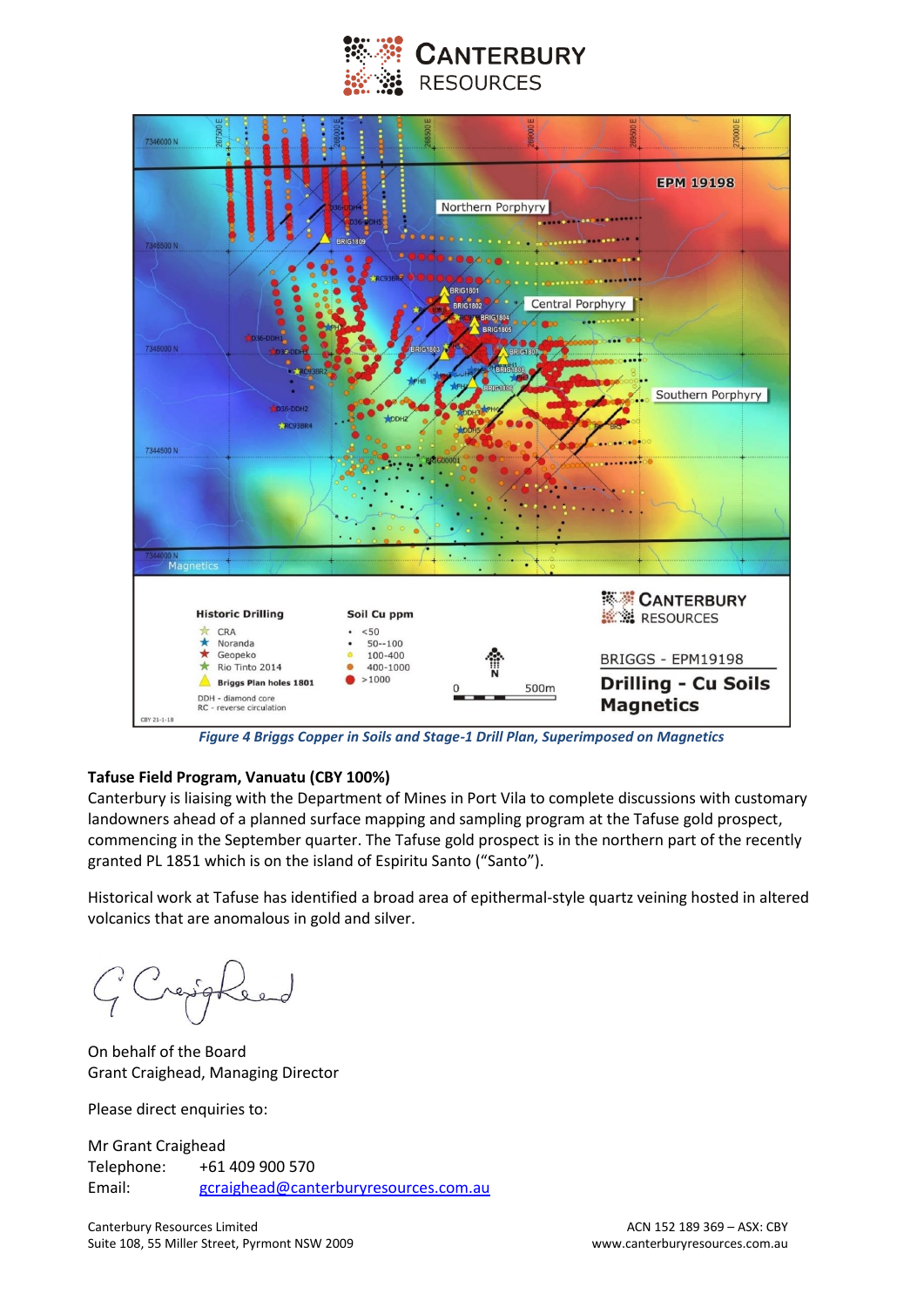

#### **COMPETENT PERSON'S STATEMENT**

The technical information in this report which relates to Exploration Results is based on information compiled by Mr Michael Erceg, MAIG RPGeo. Mr Erceg is an Executive Director of Canterbury Resources Limited and has sufficient experience relevant to the style of mineralisation and type of deposit under consideration and to the activity he is undertaking to qualify as a Competent Person as defined in the 2012 Edition of the "Australian Code of Reporting of Exploration Results, Mineral Resources and Ore Reserves". Mr Erceg consents to the inclusion in this report of the matters based on that information in the form and context in which it appears.

#### **ABOUT CANTERBURY RESOURCES LIMITED**

Canterbury Resources Limited (ASX: CBY) ("Canterbury" or the "Company") is an ASX-listed resource company focused on creating shareholder wealth by generating, exploring and monetising potential Tier-1 copper-gold projects in the southwest Pacific. It has established a strong portfolio of projects in Australia, Papua New Guinea and Vanuatu that are prospective for porphyry copper-gold and epithermal gold-silver deposits. The Company is managed by an experienced team of resource professionals, with a strong track record of exploration success and mine development in the region.

Canterbury's near-term plans include drilling programs at three of its more advanced assets – the Ekoato and Bismarck porphyry copper-gold projects in Papua New Guinea and the Briggs porphyry copper project in Queensland. Each program provides the potential for the discovery and/or delineation of a large-scale copper (±gold) resource. The 100% owned Briggs and Ekoato prospects are being managed and funded by Canterbury, while the Bismarck JV Project (Canterbury 40%) is being managed and sole-funded by Rio Tinto Exploration (PNG) Limited as part of a Farm-In and Joint Venture Agreement.

#### **DISCLAIMER**

Forward-looking statements are statements that are not historical facts. Words such as "expect(s)", "feel(s)", "believe(s)", "will", "may", "anticipate(s)", "potential(s)"and similar expressions are intended to identify forward-looking statements. These statements include, but are not limited to statements regarding future production, resources or reserves and exploration results. All such statements are subject to certain risks and uncertainties, many of which are difficult to predict and generally beyond the control of the Company, that could cause actual results to differ materially from those expressed in, or implied or projected by, the forward-looking information and statements. These risks and uncertainties include, but are not limited to: (i) those relating to the interpretation of drill results, the geology, grade and continuity of mineral deposits and conclusions of economic evaluations, (ii) risks relating to possible variations in reserves, grade, planned mining dilution and ore loss, or recovery rates and changes in project parameters as plans continue to be refined, (iii) the potential for delays in exploration or development activities or the completion of feasibility studies, (iv) risks related to commodity price and foreign exchange rate fluctuations, (v) risks related to failure to obtain adequate financing on a timely basis and on acceptable terms or delays in obtaining governmental approvals or in the completion of development or construction activities, and (vi) other risks and uncertainties related to the Company's prospects, properties and business strategy. Our audience is cautioned not to place undue reliance on these forward-looking statements that speak only as of the date hereof, and we do not undertake any obligation to revise and disseminate forward-looking statements to reflect events or circumstances after the date hereof, or to reflect the occurrence of or non-occurrence of any events.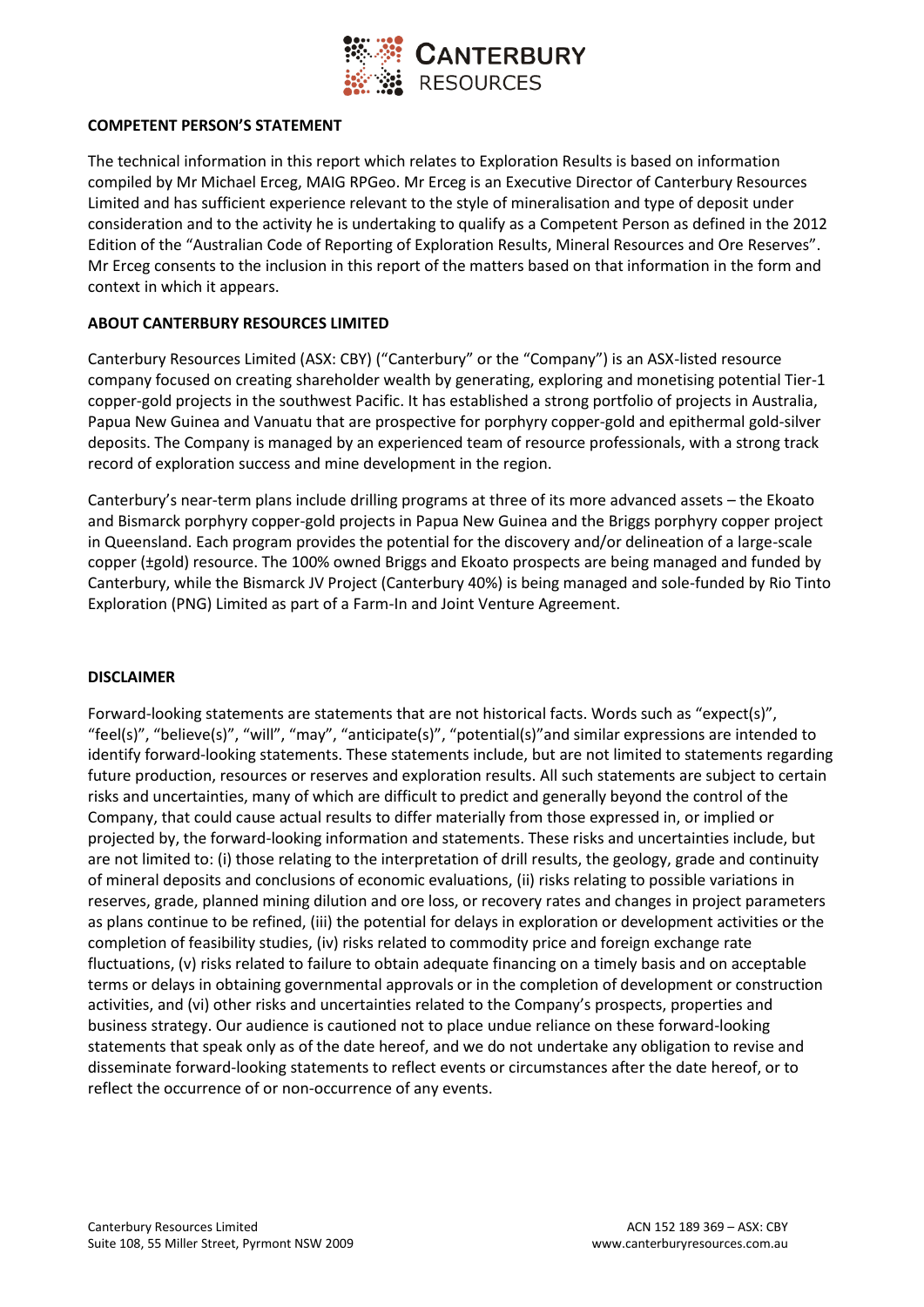

# JORC Code, 2012 Edition – Table 1 Ekoato Project, PNG

### **Section 1 Sampling Techniques and Data**

(Criteria in this section apply to all succeeding sections.)

| <b>Criteria</b>               | <b>JORC Code explanation</b>                                                                                                                                                                                                                                                                                                                                                                                                                                                                                                                                                                                                                                                                                                                                                                                                                                                                                                                                                                                                                                                                                                 | <b>Commentary</b>                                                                                                                                                                                                                                          |
|-------------------------------|------------------------------------------------------------------------------------------------------------------------------------------------------------------------------------------------------------------------------------------------------------------------------------------------------------------------------------------------------------------------------------------------------------------------------------------------------------------------------------------------------------------------------------------------------------------------------------------------------------------------------------------------------------------------------------------------------------------------------------------------------------------------------------------------------------------------------------------------------------------------------------------------------------------------------------------------------------------------------------------------------------------------------------------------------------------------------------------------------------------------------|------------------------------------------------------------------------------------------------------------------------------------------------------------------------------------------------------------------------------------------------------------|
| Sampling<br>techniques        | • Nature and quality of sampling (eg cut channels, random chips, or<br>specific specialised industry standard measurement tools appropriate<br>to the minerals under investigation, such as down hole gamma<br>sondes, or handheld XRF instruments, etc). These examples should<br>not be taken as limiting the broad meaning of sampling.<br>Include reference to measures taken to ensure sample representivity<br>$\bullet$<br>and the appropriate calibration of any measurement tools or systems<br>used.<br>• Aspects of the determination of mineralisation that are Material to<br>the Public Report.<br>In cases where 'industry standard' work has been done this would be<br>$\bullet$<br>relatively simple (eg 'reverse circulation drilling was used to obtain 1<br>m samples from which 3 kg was pulverised to produce a 30 g charge<br>for fire assay'). In other cases more explanation may be required,<br>such as where there is coarse gold that has inherent sampling<br>problems. Unusual commodities or mineralisation types (eg<br>submarine nodules) may warrant disclosure of detailed information. | • Core drilling is conducted using a heli-portable Longyear LF70. Site<br>geologists check core recovery and summary log the hole before the<br>core is flown by helicopter to Canterbury's exploration base at Bulolo<br>for formal logging and sampling. |
| <b>Drilling</b><br>techniques | Drill type (eg core, reverse circulation, open-hole hammer, rotary air<br>$\bullet$<br>blast, auger, Bangka, sonic, etc) and details (eg core diameter, triple<br>or standard tube, depth of diamond tails, face-sampling bit or other<br>type, whether core is oriented and if so, by what method, etc).                                                                                                                                                                                                                                                                                                                                                                                                                                                                                                                                                                                                                                                                                                                                                                                                                    | Core PQ (85mm), HQ3 (61.1mm), and NQ3 (45mm) sizes. Core is<br>orientated (electronic ori tool).                                                                                                                                                           |
| Drill sample<br>recovery      | • Method of recording and assessing core and chip sample recoveries<br>and results assessed.<br>Measures taken to maximise sample recovery and ensure<br>representative nature of the samples.<br>Whether a relationship exists between sample recovery and grade<br>$\bullet$<br>and whether sample bias may have occurred due to preferential                                                                                                                                                                                                                                                                                                                                                                                                                                                                                                                                                                                                                                                                                                                                                                              | • Drill runs are measured and actuals compared with lengths drilled on<br>site and recoveries calculated. Data entered into Drill Database.                                                                                                                |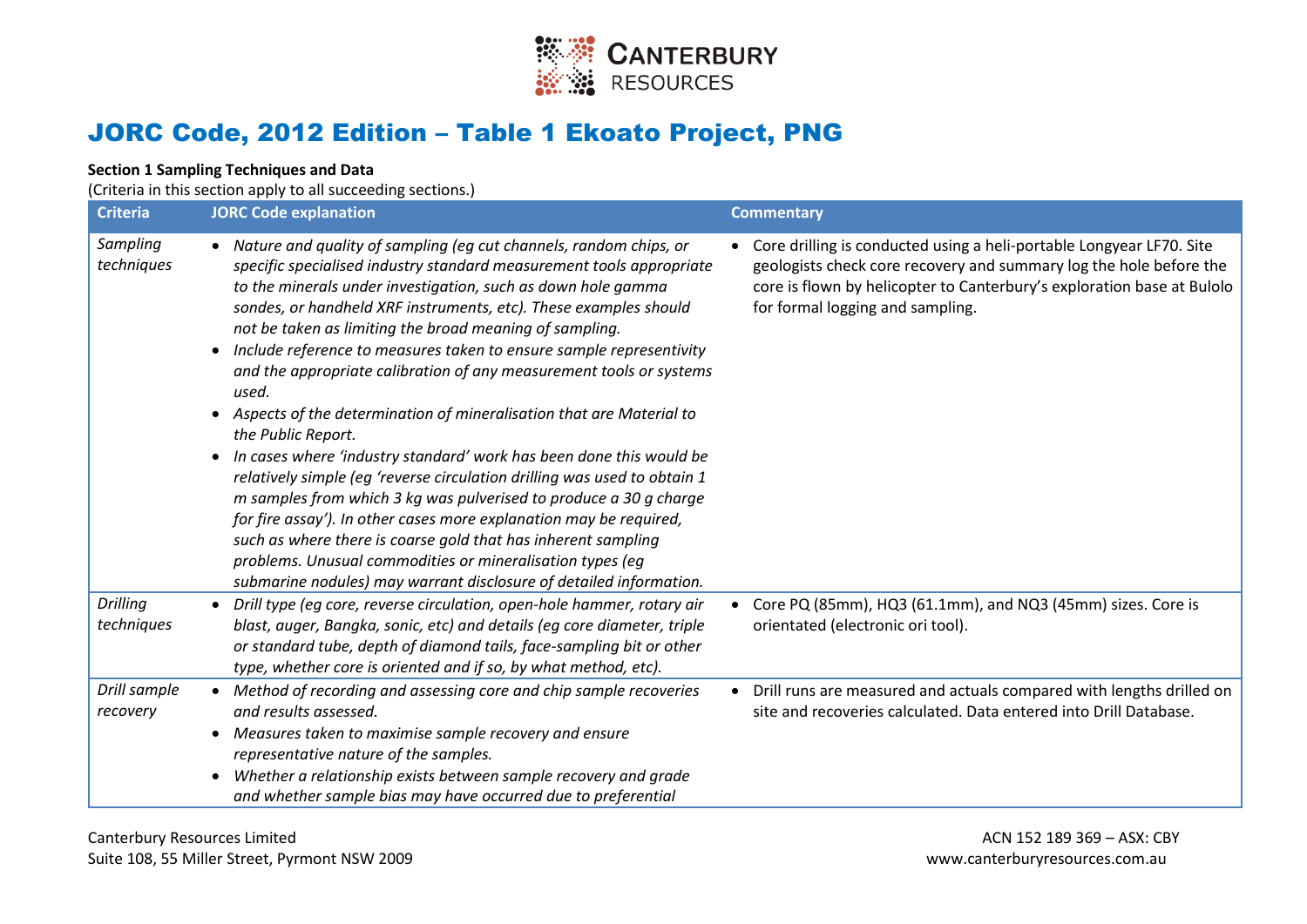

| <b>Criteria</b>                                         | <b>JORC Code explanation</b>                                                                                                                                                                                                                                                                                                                                                                                                                                                                                                                                                                                                                                                                                                                | <b>Commentary</b>                                                                                                                                                                                                                                                                                                                                                                                                                                                                                                                                                                            |
|---------------------------------------------------------|---------------------------------------------------------------------------------------------------------------------------------------------------------------------------------------------------------------------------------------------------------------------------------------------------------------------------------------------------------------------------------------------------------------------------------------------------------------------------------------------------------------------------------------------------------------------------------------------------------------------------------------------------------------------------------------------------------------------------------------------|----------------------------------------------------------------------------------------------------------------------------------------------------------------------------------------------------------------------------------------------------------------------------------------------------------------------------------------------------------------------------------------------------------------------------------------------------------------------------------------------------------------------------------------------------------------------------------------------|
|                                                         | loss/gain of fine/coarse material.                                                                                                                                                                                                                                                                                                                                                                                                                                                                                                                                                                                                                                                                                                          |                                                                                                                                                                                                                                                                                                                                                                                                                                                                                                                                                                                              |
| Logging                                                 | Whether core and chip samples have been geologically and<br>$\bullet$<br>geotechnically logged to a level of detail to support appropriate<br>Mineral Resource estimation, mining studies and metallurgical<br>studies.<br>Whether logging is qualitative or quantitative in nature. Core (or<br>$\bullet$<br>costean, channel, etc) photography.<br>• The total length and percentage of the relevant intersections logged.                                                                                                                                                                                                                                                                                                                | • Formal logging is undertaken at the Bulolo core facility where all the<br>core is photographed and geologically and geotechnically logged to a<br>level of detail to support appropriate Mineral Resource estimation (if<br>warranted).                                                                                                                                                                                                                                                                                                                                                    |
| Sub-sampling<br>techniques<br>and sample<br>preparation | If core, whether cut or sawn and whether quarter, half or all core<br>$\bullet$<br>taken.<br>• If non-core, whether riffled, tube sampled, rotary split, etc and<br>whether sampled wet or dry.<br>• For all sample types, the nature, quality and appropriateness of the<br>sample preparation technique.<br>Quality control procedures adopted for all sub-sampling stages to<br>$\bullet$<br>maximise representivity of samples.<br>Measures taken to ensure that the sampling is representative of the<br>$\bullet$<br>in situ material collected, including for instance results for field<br>duplicate/second-half sampling.<br>Whether sample sizes are appropriate to the grain size of the<br>$\bullet$<br>material being sampled. | • Core is sawn in half length-wise using a Clipper-type core saw.<br>Sampling is of half core in nominally 2m intervals reducing in areas of<br>mineralization, structures and/or geological complexity.<br>Samples are sent to Intertek Laboratories in Lae for drying, crushing<br>$\bullet$<br>and pulverizing using Boyd Crushers and LM2s. The entire sample is<br>crushed and split using a rotary splitter then a sub-sample (<2kg)<br>pulverized in LM2.<br>Field duplicates using stored half core will be considered at the end<br>$\bullet$<br>of the program subject to results. |
| Quality of<br>assay data<br>and<br>laboratory<br>tests  | • The nature, quality and appropriateness of the assaying and<br>laboratory procedures used and whether the technique is considered<br>partial or total.<br>• For geophysical tools, spectrometers, handheld XRF instruments, etc,<br>the parameters used in determining the analysis including instrument<br>make and model, reading times, calibrations factors applied and<br>their derivation, etc.<br>Nature of quality control procedures adopted (eg standards, blanks,<br>$\bullet$<br>duplicates, external laboratory checks) and whether acceptable levels<br>of accuracy (ie lack of bias) and precision have been established.                                                                                                  | • Analysis schemes (Intertek Laboratories):<br>FA50: Fire Assay Dtn 5ppb<br>Au1 Au2 Au3 Au4 PbWt<br>4A/OE: OES Dtn & Digest<br>Al Cr La Na Sc Zn Ba Cu Li Ni Sr Ca Fe Mg P Tl Co K Mn S V<br>4A/MS: ICP/MS<br>Ag Cd Mo Sb Te W Bi Ce Pb Sn Tl<br>4AH/OE: OES Dtn and Digest<br>Weight: Weighing of sample                                                                                                                                                                                                                                                                                    |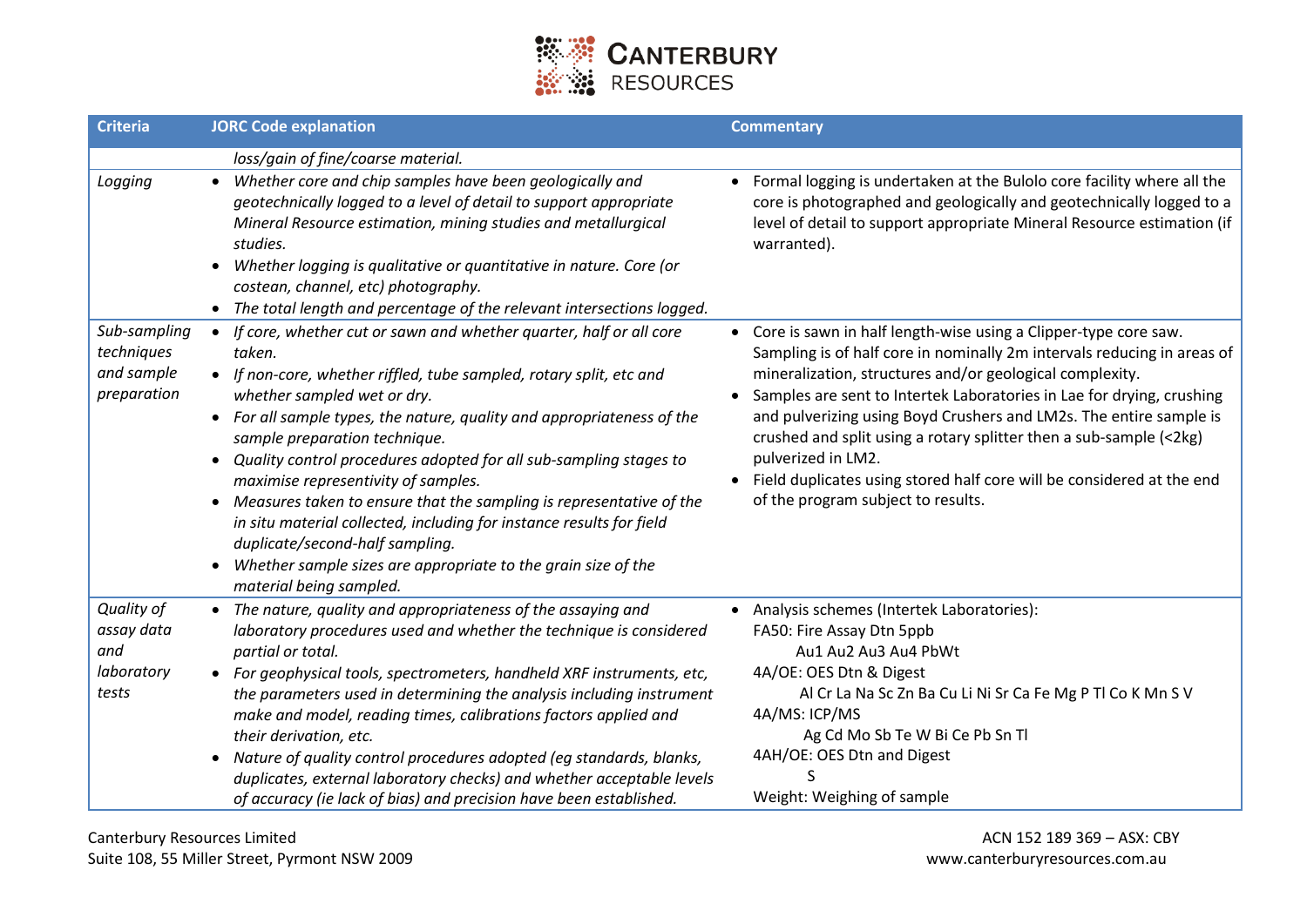

| <b>Criteria</b>                             | <b>JORC Code explanation</b>                                                                                                                                                                                                                                                                                                                             | <b>Commentary</b>                                                                                                                                                                                                                                                                                             |
|---------------------------------------------|----------------------------------------------------------------------------------------------------------------------------------------------------------------------------------------------------------------------------------------------------------------------------------------------------------------------------------------------------------|---------------------------------------------------------------------------------------------------------------------------------------------------------------------------------------------------------------------------------------------------------------------------------------------------------------|
|                                             |                                                                                                                                                                                                                                                                                                                                                          | WT_WWT_DRY<br>Sieve2: Crush sieving test 1:20<br>Sieve W1 WT<br>Sieve: Sieve Test 1:20<br>Sieve W1 WT<br>PT01: Total preparation up to 2kg<br>Weight                                                                                                                                                          |
|                                             |                                                                                                                                                                                                                                                                                                                                                          | Standards and blanks are inserted every 10 samples. Geologists<br>determine whether standards and blanks are within tolerance. If not<br>the laboratory is advised and requested to rerun batch.                                                                                                              |
| Verification<br>of sampling<br>and assaying | • The verification of significant intersections by either independent or<br>alternative company personnel.<br>• The use of twinned holes.<br>Documentation of primary data, data entry procedures, data<br>verification, data storage (physical and electronic) protocols.<br>• Discuss any adjustment to assay data.                                    | Assay data are entered into the company database.<br>No twinned holes have been drilled.<br>A Sampling and Assaying Procedure has been documented.<br>No assay data is adjusted.                                                                                                                              |
| Location of<br>data points                  | • Accuracy and quality of surveys used to locate drill holes (collar and<br>down-hole surveys), trenches, mine workings and other locations<br>used in Mineral Resource estimation.<br>Specification of the grid system used.<br>Quality and adequacy of topographic control.                                                                            | Grid used is WGS84 UTM Zone 55.<br>Topographic surface is SRTM.<br>Survey control is using Garmin GPS.<br>Down hole surveys undertaken using electronic instrument. At a<br>minimum single shot every 30m while drilling and multi-shot of<br>entire hole at end of hole.                                     |
| Data spacing<br>and<br>distribution         | Data spacing for reporting of Exploration Results.<br>Whether the data spacing and distribution is sufficient to establish<br>$\bullet$<br>the degree of geological and grade continuity appropriate for the<br>Mineral Resource and Ore Reserve estimation procedure(s) and<br>classifications applied.<br>Whether sample compositing has been applied. | Planned drill holes are scout only and further drilling will be required<br>to establish a resource if warranted.<br>Drill hole spacing is insufficient to establish the degree of geological<br>and grade continuity appropriate for Mineral Resource estimation.<br>No sample compositing has been applied. |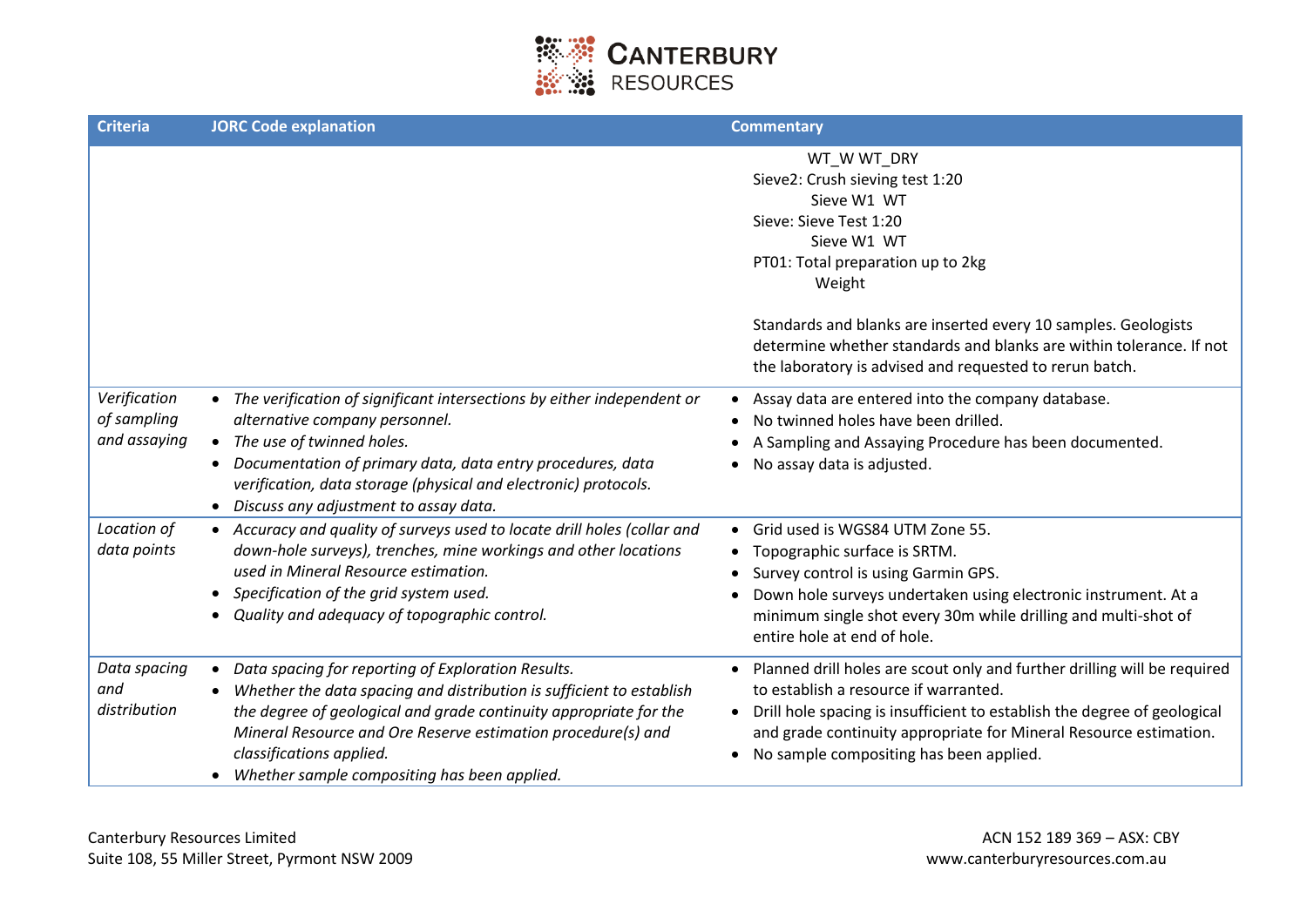

| <b>Criteria</b>                                                     | <b>JORC Code explanation</b>                                                                                                                                                                                                                                                                                                                                                              | <b>Commentary</b>                                                                                                                                                                                                                                                                                                        |
|---------------------------------------------------------------------|-------------------------------------------------------------------------------------------------------------------------------------------------------------------------------------------------------------------------------------------------------------------------------------------------------------------------------------------------------------------------------------------|--------------------------------------------------------------------------------------------------------------------------------------------------------------------------------------------------------------------------------------------------------------------------------------------------------------------------|
| Orientation of<br>data in<br>relation to<br>geological<br>structure | Whether the orientation of sampling achieves unbiased sampling of<br>possible structures and the extent to which this is known, considering<br>the deposit type.<br>• If the relationship between the drilling orientation and the<br>orientation of key mineralised structures is considered to have<br>introduced a sampling bias, this should be assessed and reported if<br>material. | The regional structural grain is NW-SE. Drill holes are planned to drill<br>across this trend although this is not possible at all times due to<br>challenging terrain for drill sites.<br>• The mineralized zones appear to dip vertically therefore down-hole<br>intervals will naturally be greater than true-widths. |
| Sample<br>security                                                  | The measures taken to ensure sample security.                                                                                                                                                                                                                                                                                                                                             | • A Chain of Custody procedure is in place.                                                                                                                                                                                                                                                                              |
| Audits or<br>reviews                                                | The results of any audits or reviews of sampling techniques and data.                                                                                                                                                                                                                                                                                                                     | No independent audits have been undertaken. However, the<br>sampling and assaying protocols have been set up by an<br>independent consulting geochemist.                                                                                                                                                                 |

#### **Section 2 Reporting of Exploration Results**

(Criteria listed in the preceding section also apply to this section.)

| <b>Criteria</b>                                  | <b>JORC Code explanation</b>                                                                                                                                                                                                                                                                                                                                                                                                            | <b>Commentary</b>                                                                                                                                                                                                                                                                                                                              |
|--------------------------------------------------|-----------------------------------------------------------------------------------------------------------------------------------------------------------------------------------------------------------------------------------------------------------------------------------------------------------------------------------------------------------------------------------------------------------------------------------------|------------------------------------------------------------------------------------------------------------------------------------------------------------------------------------------------------------------------------------------------------------------------------------------------------------------------------------------------|
| Mineral<br>tenement and<br>land tenure<br>status | Type, reference name/number, location and ownership including<br>agreements or material issues with third parties such as joint<br>ventures, partnerships, overriding royalties, native title interests,<br>historical sites, wilderness or national park and environmental<br>settings.<br>The security of the tenure held at the time of reporting along with<br>any known impediments to obtaining a licence to operate in the area. | • Exploration License EL2302, 100% Canterbury Resources.                                                                                                                                                                                                                                                                                       |
| Exploration<br>done by other<br>parties          | Acknowledgment and appraisal of exploration by other parties.                                                                                                                                                                                                                                                                                                                                                                           | Triple Plate Junction and Newmont explored the area 2007-2012.<br>The Ekoato prospect area was covered by surface mapping,<br>geochemical sampling and airborne magnetics, but neither company<br>drilled.<br>• Canterbury had both Anglo and Freeport conduct due diligence<br>mapping and sampling and both companies concluded the area was |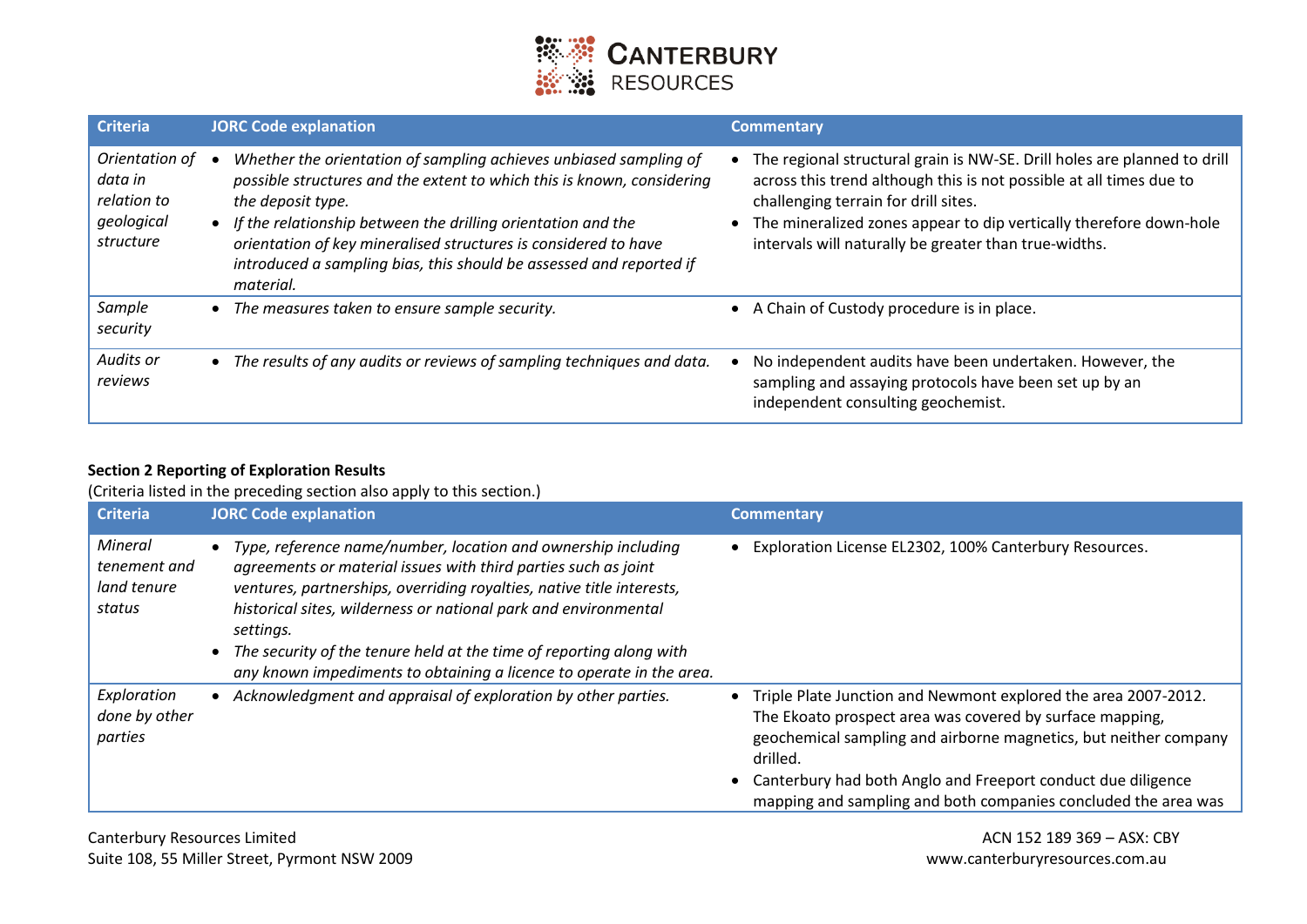

| <b>Criteria</b>                                                       | <b>JORC Code explanation</b>                                                                                                                                                                                                                                                                                                                                                                                                                                                                                                                                                                                                                                                                                            | <b>Commentary</b>                                                                                                                                                                                                                                                                                                                                                                                         |
|-----------------------------------------------------------------------|-------------------------------------------------------------------------------------------------------------------------------------------------------------------------------------------------------------------------------------------------------------------------------------------------------------------------------------------------------------------------------------------------------------------------------------------------------------------------------------------------------------------------------------------------------------------------------------------------------------------------------------------------------------------------------------------------------------------------|-----------------------------------------------------------------------------------------------------------------------------------------------------------------------------------------------------------------------------------------------------------------------------------------------------------------------------------------------------------------------------------------------------------|
|                                                                       |                                                                                                                                                                                                                                                                                                                                                                                                                                                                                                                                                                                                                                                                                                                         | attractive for gold-rich porphyry mineralization.                                                                                                                                                                                                                                                                                                                                                         |
| Geology                                                               | • Deposit type, geological setting and style of mineralisation.                                                                                                                                                                                                                                                                                                                                                                                                                                                                                                                                                                                                                                                         | Structurally controlled mesothermal quartz-carbonate-anhydrite-<br>sulphide veins containing gold-basemetals e.g. Otibanda and<br>Waikanda lodes.<br>Hydrothermal breccias and high-level intrusions indicating upper<br>levels of a porphyry Cu-Au system e.g. Ekoato and Kopekayo<br>prospects.<br>Ekoato is along strike from the Hidden Valley mine which is a<br>carbonate base-metal Au-Ag deposit. |
| Drill hole<br>Information                                             | • A summary of all information material to the understanding of the<br>exploration results including a tabulation of the following<br>information for all Material drill holes:<br>$\circ$ easting and northing of the drill hole collar<br>elevation or RL (Reduced Level - elevation above sea level in<br>metres) of the drill hole collar<br>$\circ$ dip and azimuth of the hole<br>o down hole length and interception depth<br>$\circ$ hole length.<br>• If the exclusion of this information is justified on the basis that the<br>information is not Material and this exclusion does not detract from<br>the understanding of the report, the Competent Person should clearly<br>explain why this is the case. | • Attached.                                                                                                                                                                                                                                                                                                                                                                                               |
| Data<br>aggregation<br>methods<br><b>Canterbury Resources Limited</b> | • In reporting Exploration Results, weighting averaging techniques,<br>maximum and/or minimum grade truncations (eg cutting of high<br>grades) and cut-off grades are usually Material and should be stated.<br>Where aggregate intercepts incorporate short lengths of high grade<br>$\bullet$<br>results and longer lengths of low grade results, the procedure used<br>for such aggregation should be stated and some typical examples of<br>such aggregations should be shown in detail.<br>• The assumptions used for any reporting of metal equivalent values<br>should be clearly stated.                                                                                                                        | Significant intervals calculated by weighted average grade.<br>No grades are truncated.<br>$\bullet$<br>Significant intervals are reported at a cut-off of 0.1ppm Au and<br>0.5ppm Au.<br>Internal dilution does not exceed 1m.<br>No metal equivalents are used.<br>$\bullet$<br>ACN 152 189 369 - ASX: CBY                                                                                              |